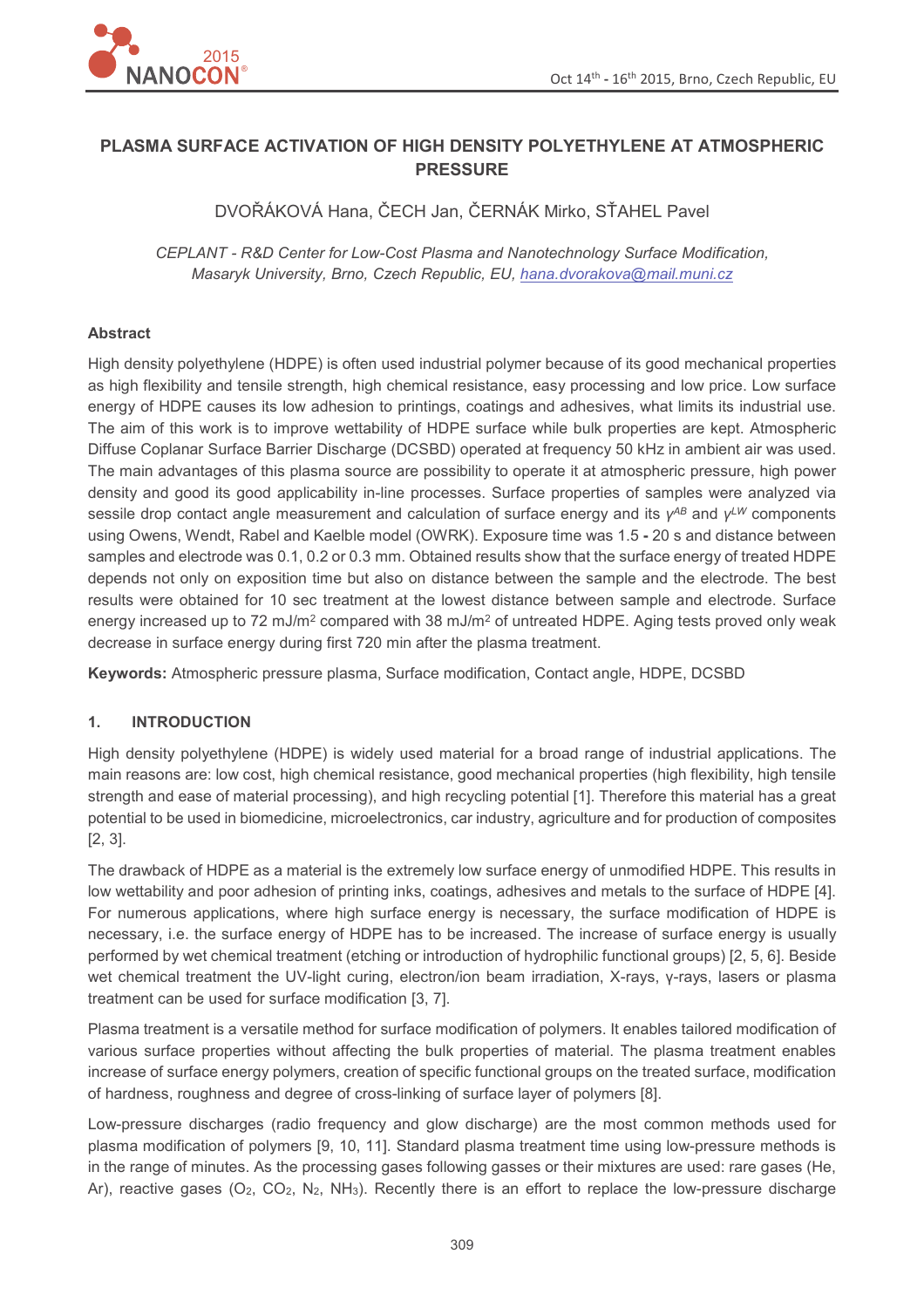

methods with the methods utilizing atmospheric pressure discharges, i.e. various jets, atmospheric pressure glow discharge (APGD) and dielectric barrier discharges (DBDs) [12, 13, 14, 15, 16]. These discharges do not require expensive vacuum systems and therefore makes the modification process cheaper and also faster because of higher concentration of active species. The typical treatment time of a few seconds and common use of air as processing gas make the atmospheric pressure discharges promising candidates for industrial 'in-line' applications.

The aim of this work is the optimization of conditions for plasma treatment of HDPE, in order to achieve a high surface energy of HDPE in short treatment time without use any additional chemical activation or grafting [17,18]. The so-called Diffuse Coplanar Surface Barrier Discharge (DCSBD) was used for the plasma treatment of HDPE surface. The DCSBD was operated at atmospheric pressure in air. The DCSBD plasma source and treatment conditions were chosen to ensure the applicability for 'in-line' industrial processes.

The influence of the distance between sample and the DCSBD electrode was studied. To determine the optimal treatment conditions three different distances between electrode and sample were tested: 0.1, 0.2 and 0.3 mm. The sessile drop method was used to measure the static contact angle of water (and diiodomethane) on untreated and plasma treated HDPE surface. Atomic force microscopy (AFM) was used to study the changes of surface morphology.

## **2. EXPERIMENTAL**

High density polyethylene plates with the dimensions of  $25\times95$  mm<sup>2</sup> and thickness of 2 mm were used as substrates in this study. Surface energy of untreated HDPE was 38 mJ/m². In order to model the real industrial manufacturing process the samples were not cleaned before plasma treatment. Therefore the HDPE surface was not 'analytically clean' during the measurement of surface properties.

The HDPE samples were plasma-treated using so-called Diffuse Coplanar Surface Barrier Discharge (DCSBD) [19] at atmospheric pressure conditions in ambient air. The DCSBD plasma source is made of two systems of parallel electrodes (with IDT geometry) embedded in flat dielectrics (Al<sub>2</sub>O<sub>3</sub> ceramic), see Fig. 1. The DCSBD plasma source produces visually diffuse thin layer (0.3 mm) of plasma with power density of 4.5 W/cm<sup>2</sup>. The active discharge area of DCSBD was 20×8 cm<sup>2</sup> and the discharge was generated using sinewave high voltage with the frequency of 50 kHz. The treatment times were chosen in the range from 1.5 s up to 20 s and the distance between the sample and the electrode was set at 0.1, 0.2 and 0.3 mm.



**Fig. 1** Schematic picture of DCSBD electrode

Wettability and surface energy of HDPE were investigated using the static contact angle (CA) measurement utilizing the sessile drop method. The CA of two standard liquids (water and diiodomethane) was measured using the See system (Advex Instruments). Surface energy and its components were calculated using the standard Owens, Wendt, Rabel and Kaelble model (OWRK):

$$
(1+\cos\theta)\gamma_l=2\left(\sqrt{\gamma_s^{LW}\gamma_l^{LW}}+\sqrt{\gamma_s^{AB}\gamma_l^{AB}}\right),\,
$$

Where *LW* represents the Lifshitz-Van der Waals component and *AB* represents the acid-base component of the total surface energy y and  $\theta$  represents the measured contact angle of liquid *l* on the solid surface *s*.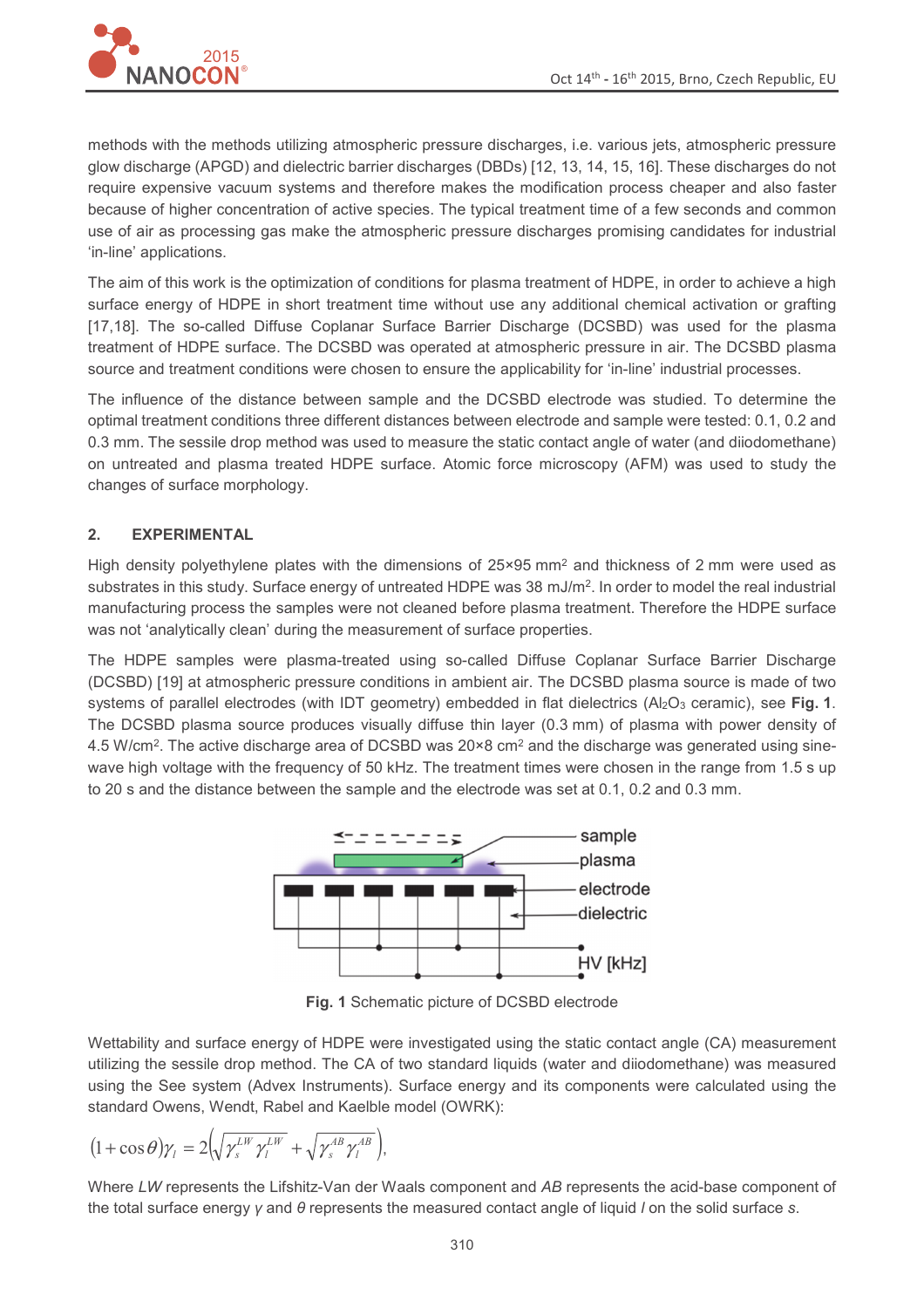

Total surface energy  $\gamma$  is then calculated as the sum of *LW* and *AB* components of surface energy:

$$
\gamma = \gamma^{LW} + \gamma^{AB}
$$

Contact angles for each sample and test liquid were measured eight times and first measurement was performed within five minutes after the plasma processing in order to reduce the effect of so-called 'aging effect'. Surface morphology of untreated and plasma treated HDPE samples were studied using atomic force microscope (AFM) NTEGRA Prima using the semi-contact mode. The scanned area was 5×5 µm and the resolution of scanned area was 512x512 points with scan rate of 0.5 Hz.

## **3. RESULTS AND DISCUSSION**

The wettability of HDPE was significantly improved by DCSBD plasma treatment. In **Fig. 2** the dependence of water contact angle (WCA) on plasma treatment time is given for three different distances between sample and electrode, i.e. 0.1, 0.2 and 0.3 mm. Water contact angle decreases with increasing time of activation and the most significant decrease of WCA occurred during the first 3 seconds of plasma treatment. For longer exposure times the saturation of the plasma treatment effect occur and the WCA changes only slightly. The lowest WCA were obtained in the saturated part of CA dependence. The WCA of 56°, 32° and 19° were achieved on plasma treated HDPE surface for the sample-to-electrode distance of 0.3, 0.2 resp. 0.1 mm. This shows the significant influence of the sample-to-electrode distance on the achieved minimum value of WCA. The best result, i.e. the WCA of 19° was obtained for plasma treatment using the distance of 0.1 mm and treatment time of 15 s. Surface energy of plasma modified HDPE was at this point 72 mJ/m<sup>2</sup>.



**Fig. 2** Dependence of water contact angle on plasma treatment time for tree different distances between sample and electrode 0.1, 0.2 and 0.3 mm, reference WCA value on plasma untreated HDPE was 90°

Surface properties of plasma modified polymers exhibit the so-called 'aging effect' (ref). This means that the WCA decreases in time after the plasma treatment due to the post-plasma surface reactions with gases of ambient atmosphere and due to the molecular mobility (reorientation and diffusion of plasma-created functional groups) [20]. In **Fig. 3** the WCA is given as a function of the time after plasma treatment. The dependences of WCA on treated HDPE surface are given for the samples treated in three different sample-to-electrodes distances (0.1, 0.2 and 0.3 mm). The treatment time was 15 s in all cases. The changes of WCA were relatively small. This means that the increase of wettability of plasma treated HDPE using DSCBD was stable at least in the range of hours, which is more than enough time for the subsequent processing of treated HDPE material in the majority of industrial applications.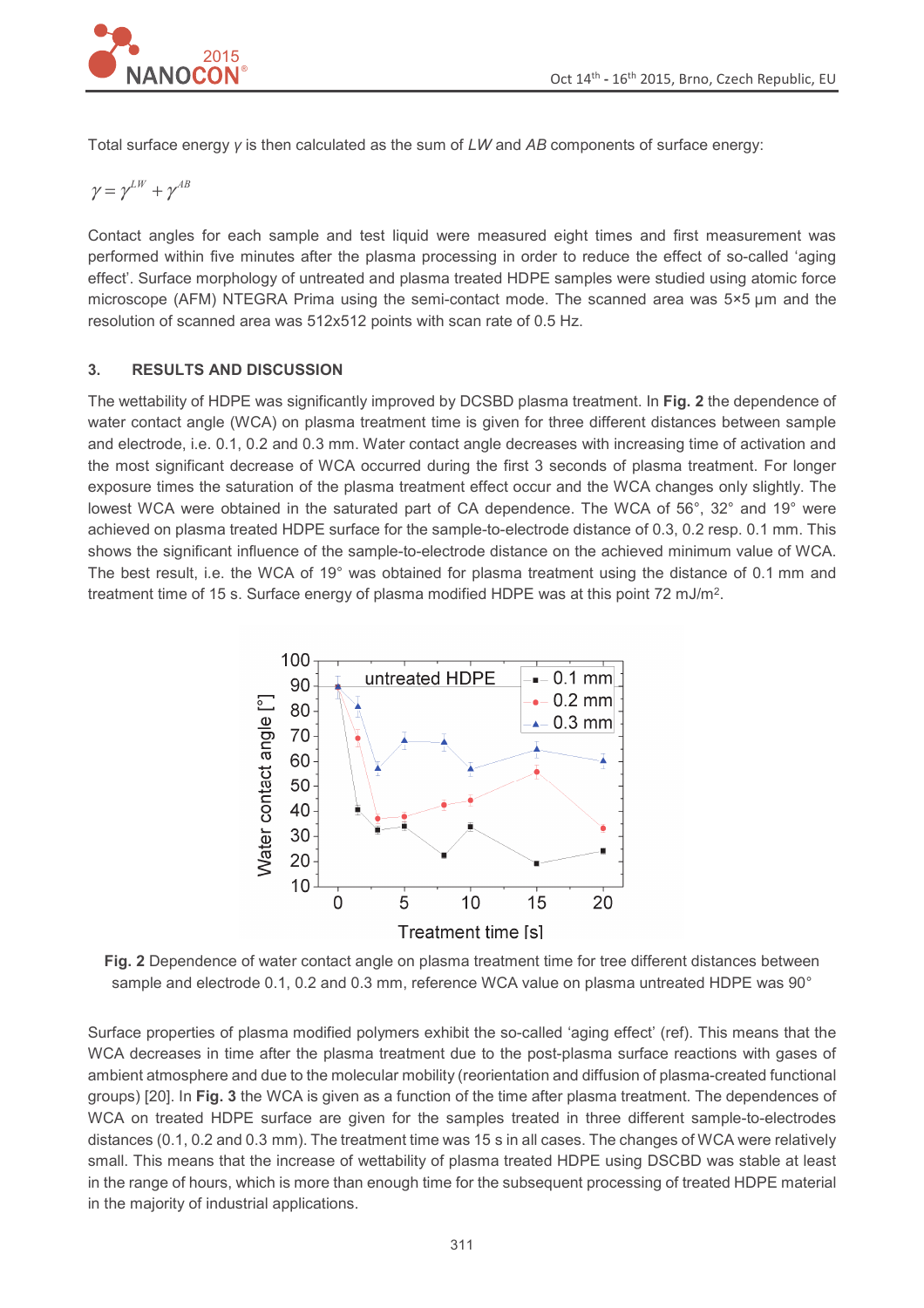



**Fig. 3** Aging of HDPE treatment in ambient air during first 720 minutes after DCSBD plasma treatment, reference WCA value on plasma untreated HDPE was 90°

Plasma treatment of polymers is commonly associated with the changes of morphology and roughness of treated surfaces [21]. It was reported that the increase of wettability after plasma activation could be interpreted also as a consequence of surface roughness induced by the plasma treatment [21, 22]. In **Fig. 4** the comparison of the surface morphology is given for plasma untreated and plasma treated HDPE samples (treatment time 15 s, distance 0.1 mm from electrode).



**Fig. 4** Surface morphology of untreated HDPE (left) and plasma treated HDPE (treatment time 15 s, distance 0.1 mm from electrode)

The surface of plasma untreated HDPE samples exhibit high surface unhomogeneity and roughness and the plasma treatment does not affect the surface morphology significantly. Owing to that the connection between the changes of surface morphology and the increase of surface wettability after plasma treatment can not confirmed in our case, most likely due to the inherent high surface roughness of tested HDPE samples.

## **4. CONCLUSION**

Major improvement of HDPE wettability was achieved after plasma treatment of HDPE in DCSBD at atmospheric pressure performed in ambient air. We have found a strong dependence of the plasma treatment effect on the distance between the sample and the surface of DCSBD plasma source (electrode). The minimum value of water contact angle was achieved for the smallest distance between sample and electrode. Excellent value of water contact angle 19° was achieved for distance 0.1 mm, where the typical water contact angle of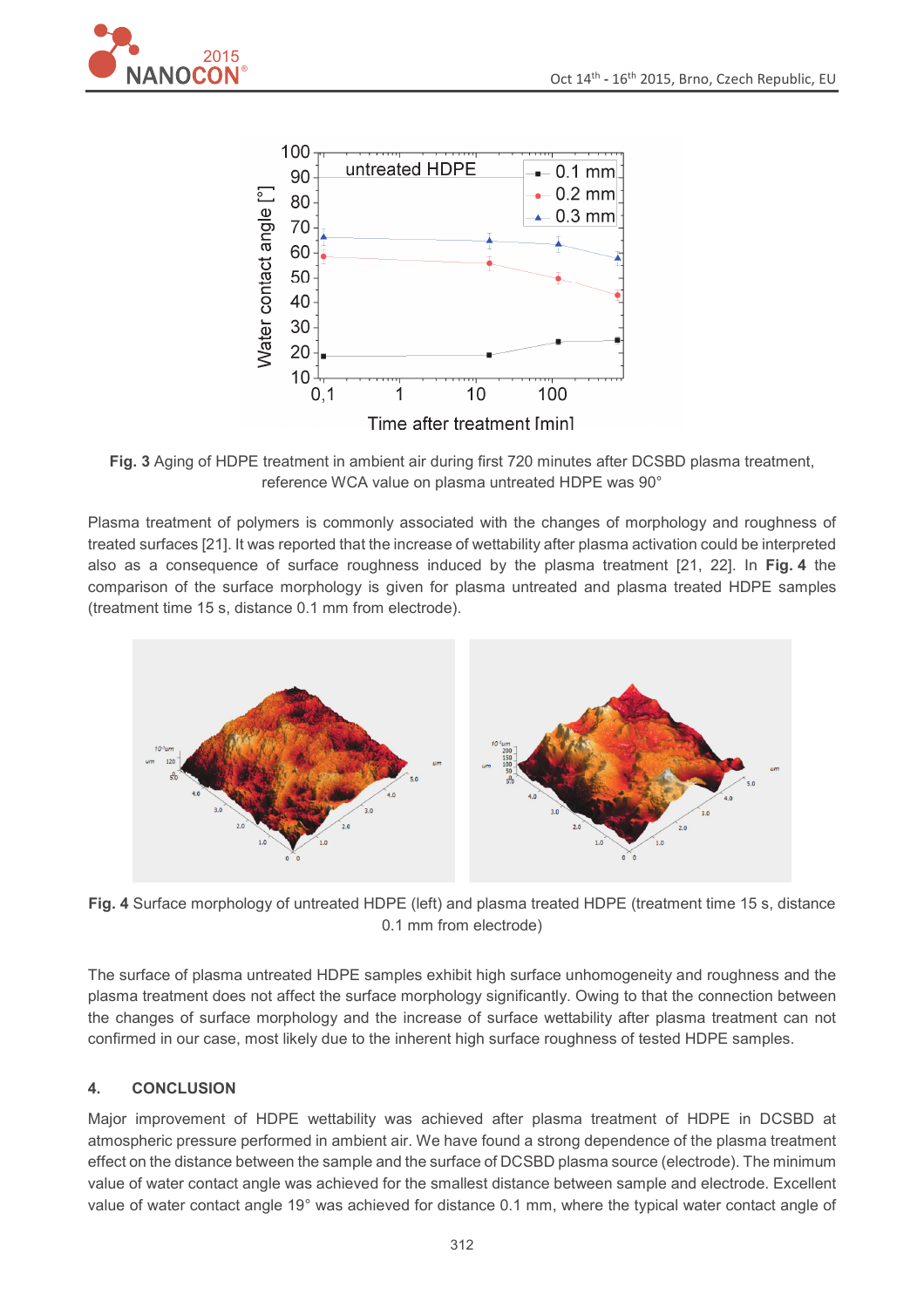

plasma treated HDPE usually does not decrease bellow 30° to 35°. The AFM measurements confirmed that surface roughness after the plasma treatment was not changed.

So we can conclude that the described technology of HDPE modification based on DCSBD plasma source is applicable in industry for HDPE surface modification. This conclusion is based on the following findings: The high surface energy of HDPE was achieved at atmospheric pressure in ambient air processing conditions with processing time in order of seconds and without mechanical deterioration of treated surfaces.

### **ACKNOWLEDGEMENTS**

*This research has been supported by the project CZ.1.05/2.1.00/03.0086 funded by European Regional Development Fund and project LO1411 (NPU I) funded by Ministry of Education Youth and Sports of Czech Republic.* 

#### **REFERENCES**

- [1] Ulrich H. Introdaction to Industial Polymers, 2nd edn. Hanser Publishers, Munich/Vienna/New York/Barecelona, 1993.
- [2] CHAN C.-M., KO T.-M., HIRAOKA H. Polymer surface modification by plasmas and photons. Surface Science Reports, Vol. 24, No. 1**-**2, 1996, pp. 1-54.
- [3] PEYROUX J., DUBOIS M., TOMASELLA E., PETIT E., FLAHAUT D. Enhancement of surface properties on commercial polymer packaging films using various surface treatment processes (fluorination and plasma). Applied Surface Science, Vol. 315, No. 1, 2014, pp. 426-43.
- [4] NAKAOKA R., TSUCHIYA T., KATO K., IKADA Y., NAKAMURA A. Studies on tumor promoting activity of polyethylene: Inhibitory activity of metabolic cooperation on polyethylene surfaces is markedly decreased by surface modification with collagen but not with RGDS peptide. *Journal of biomedical materials research*, Vol. 35, N. 3, 1997, pp. 391-397.
- [5] FÁVARO S.L., RUBIRA A.F., MUNIZ E.C., RADOVANOVIC E. Surface modification of HDPE, PP, and PET films with KMnO4/HCl solutions. Polymer Degradation and Stability, Vol. 92, No. 7, 2007, pp. 1219-1226.
- [6] KHARITONOV A.P., SIMBIRTSEVA G.V., TRESSAUD A., DURAND E., LABRUGÈRE C., DUBOIS M. Comparison of the surface modifications of polymers induced by direct fluorination and rf-plasma using fluorinated gases. Journal of Fluorine Chemistry, Vol. 165, 2014, pp. 49-60.
- [7] WU S., ZHANG J., XU X. Studies on high density polyethylene (HDPE) functionalized by ultraviolet irradiation and its application. Polymer International, Vol. 52, No. 9, 2003, pp. 1527**-**1530.
- [8] REZNICKOVA A., NOVOTNA Z., KOLSKA Z., KASALKOVA N. S., RIMPELOVA S., & SVORCIK V. Enhanced adherence of mouse fibroblast and vascular cells to plasma modified polyethylene. Materials Science and Engineering: C, Vol. 52, 2015, pp. 259-266.
- [9] LEHOCKÝ M., DRNOVSKÁ H., LAPÍKOVÁ B., BARROS-TIMMONS A.M, TRINDADE T., ZEMBALA M., LAPČÍK JR L. Plasma surface modification of polyethylene. Colloids and Surfaces A: Physicochemical and Engineering Aspects, Vol. 222, No. 1**-**3, 2003, pp. 125-131.
- [10] CHOI D.M., PARK C.K., CHO K., PARK C.E. Adhesion improvement of epoxy resin/polyethylene joints by plasma treatment of polyethylene. Polymer, Vol. 38, No. 25, 1997, pp. 6243-6249.
- [11] DRNOVSKÁ H., LAPČÍK JR. L., BURŠÍKOVÁ V., ZEMEK J., BARROS-TIMMONS A.M. Surface properties of polyethylene after low-temperature plasma treatment. Colloid and Polymer Science, Vol. 281, No. 11, 200, pp. 1025**-**1033.
- [12] NOESKE M., DEGENHARDT J., STRUDTHOFF S., LOMMATZSCH U. Plasma jet treatment of five polymers at atmospheric pressure: surface modifications and the relevance for adhesion. International journal of adhesion and adhesives,Vol. 24, No. 2, 2004, pp. 171-177.
- [13] ENCINAS N., DÍAZ-BENITO B., ABENOJAR J., MARTÍNEZ M. A. Extreme durability of wettability changes on polyolefin surfaces by atmospheric pressure plasma torch. Surface and Coatings Technology, Vol. 205. No. 2, 2010, pp. 396-402.